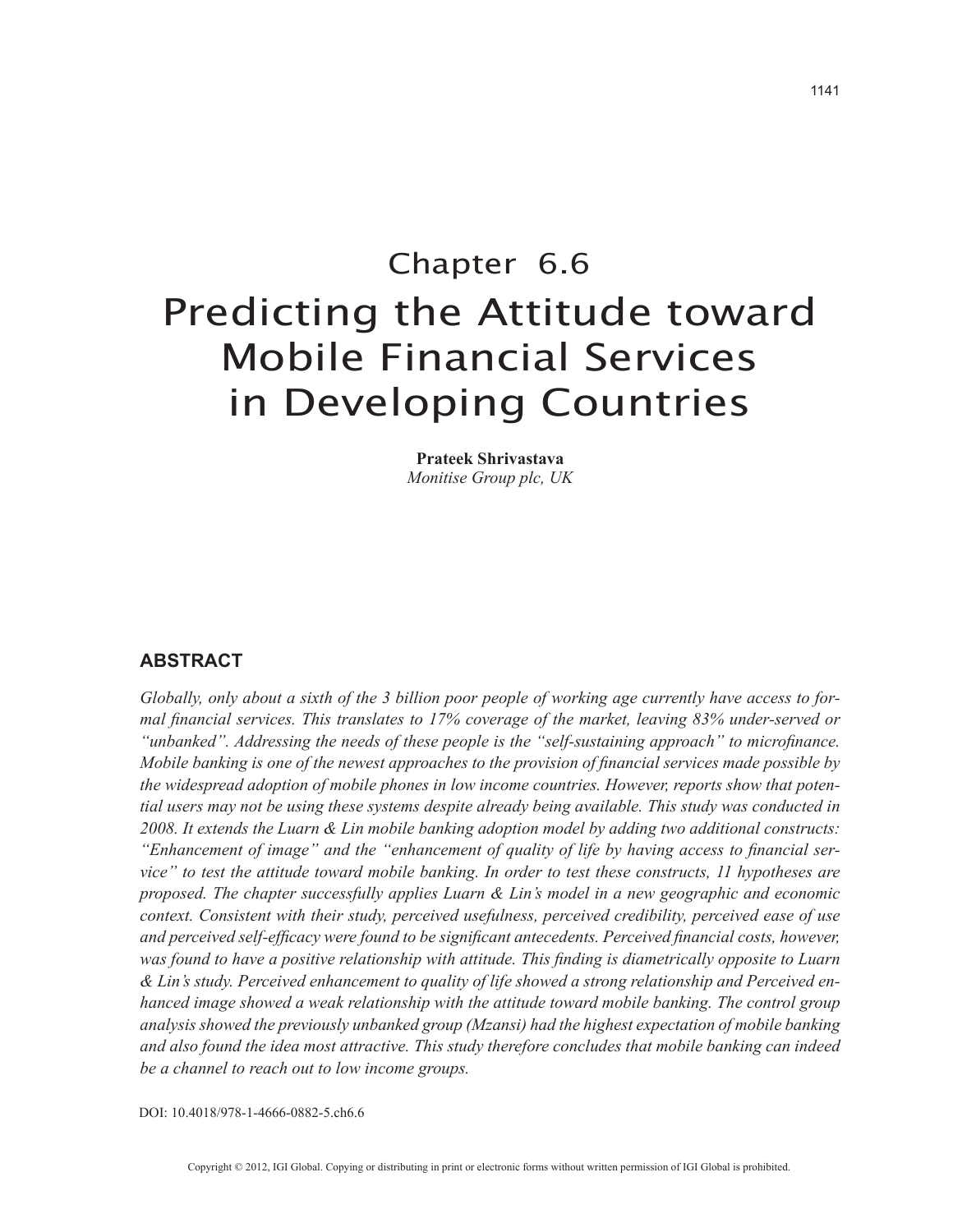## **INTRODUCTION**

Financial institutions help mobilise savings and provide payments services that facilitate the exchange of goods and services. Without inclusive financial systems, poor individuals and small enterprises need to rely on their personal wealth, internal resources or debilitating lines of credit to invest in their education, become entrepreneurs, or take advantage of promising growth opportunities. The bulk of the evidence, globally, suggests that improving access to finance is likely not only to accelerate economic growth, but also to reduce income inequality and poverty (Aghion et al, 2005).

According to research conducted in 2007 by Demirguc-Kunt, Beck, & Honohan of the World Bank, the majority of the population in the developing world does not have access to savings accounts, do not receive credit, and do not have any type of insurance and seldom make or receive payments through formal financial institutions. Globally, only about 25% of the world's population has an account with a financial institution.

Their research showed that China, India, Brazil and South Africa's population is less than 60% banked. Collectively, these four countries alone account for over 42% of the world's population. Across Sub-Saharan Africa, about 10% of the population has access to formal bank services. Another 15% have access to alternative financial services like microfinance. The remainder are "unbanked".

One of the approaches to providing financial products to the unbanked is financial institutions "down-scaling" their operations i.e. introducing new approaches to provide services to a poorer clientele. The business requirement for downscaling exists but the feasibility of doing so is suspect due to the large scale of human resource needed to support it (Ivatury & Pickens, 2006).

A possible solution is to use technology to reduce the cost per transaction of providing financial services. Possible technology solutions include ATMs, smart cards and mobile phone based banking (Whelan, 2003).

The growth of mobile telephony has been rapid, and has extended access well beyond already connected customers in developing countries (Gray, 2007). In 2006, the mobile phone became the first communications technology to have more users in developing countries than in developed ones. More than 800 million mobile phones were sold in developing countries between 2005 and 2008. In the last two quarters of 2008, India added an average of 9 million new users per month and China added an average of 8.5 million users per month.

This rapid growth of mobile phone users especially in developing countries offers a new low-cost alternative for firstly the financial institutions to still make a profit while dealing with small money transfers and payments (BAI, 2004; Booz Allen, 2003) and secondly consumers themselves to use since they no longer need to use scarce time and financial resources to travel to distant bank branches.

Many financial service providers in USA, UK, India and South Africa are successfully using mobile phones to inform customers about their balances, transaction histories, SMS based alerts when specific events occur (withdrawals, balance drops below a set threshold, etc.). In addition, in places such as East Africa and The Philippines, mobile phones have proven themselves as a great tool to transfer money remotely as either payments or remittances.

The development and successful deployment of financial services via mobile phones has shown willingness from financial service providers to develop and provide such products. However, there seems to be major perceived / real obstacles in the willingness of the consumer to adopt these products (Ivatury & Pickens, 2006). Therefore, the need to understand customer's reasons behind adopting these services becomes obvious.

The author will propose a model that provides a framework to empirically test the attitudes of customers (current and potential) towards mobile